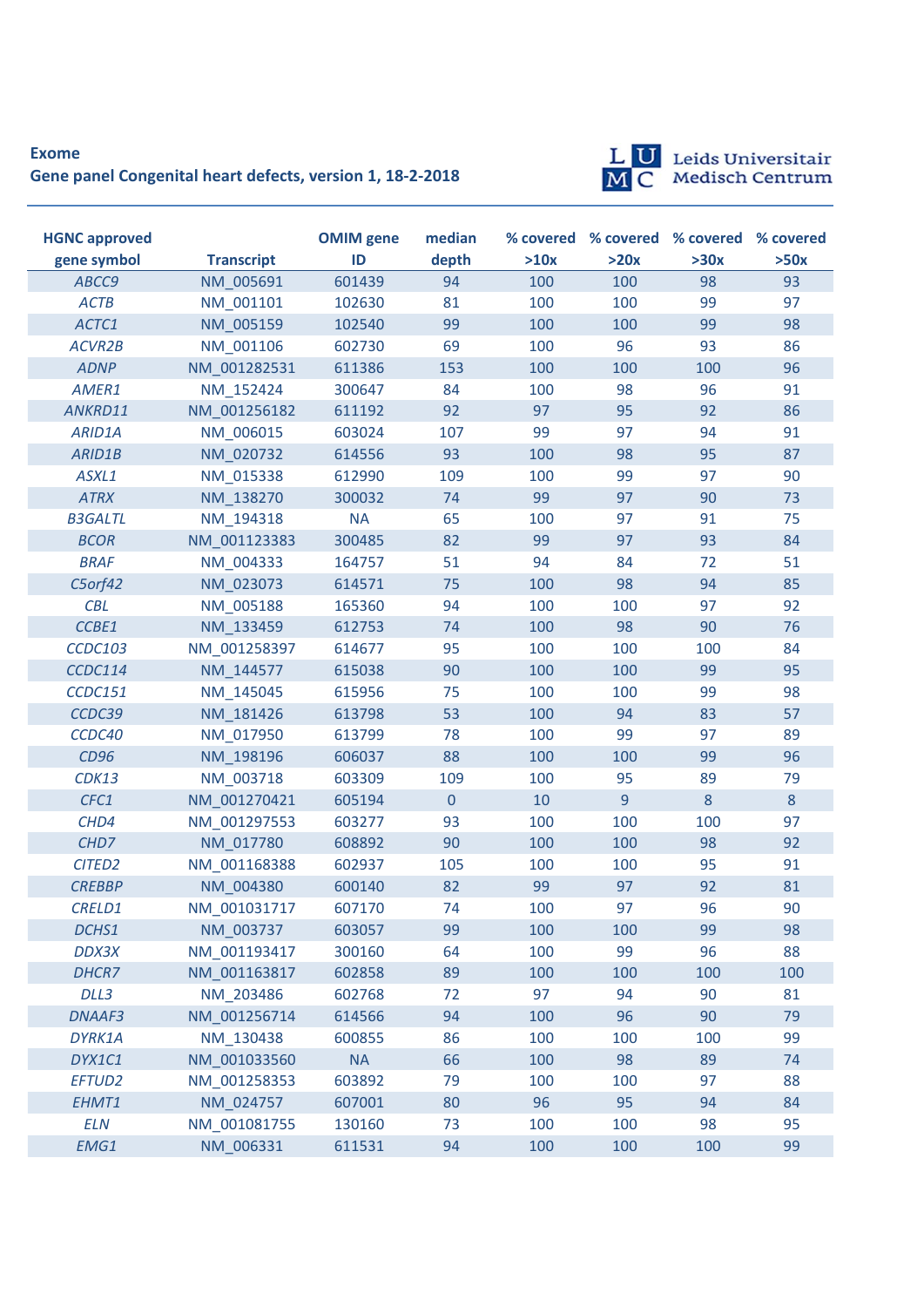| <b>HGNC approved</b><br>gene symbol | <b>Transcript</b> | <b>OMIM</b> gene<br>ID | median<br>depth | >10x | >20x | % covered % covered % covered % covered<br>>30x | >50x |
|-------------------------------------|-------------------|------------------------|-----------------|------|------|-------------------------------------------------|------|
| EP300                               | NM 001429         | 602700                 | 113             | 100  | 99   | 98                                              | 96   |
| <b>EVC</b>                          | NM 153717         | 604831                 | 80              | 95   | 91   | 86                                              | 79   |
| EVC <sub>2</sub>                    | NM 001166136      | 607261                 | 78              | 100  | 99   | 95                                              | 83   |
| FGD1                                | NM 004463         | 300546                 | 78              | 99   | 96   | 91                                              | 84   |
| FGFR2                               | NM 000141         | 176943                 | 90              | 100  | 99   | 97                                              | 87   |
| <b>FLNA</b>                         | NM 001110556      | 300017                 | 103             | 100  | 100  | 100                                             | 99   |
| <b>FLNB</b>                         | NM 001164317      | 603381                 | 83              | 100  | 100  | 97                                              | 90   |
| FOXC1                               | NM 001453         | 601090                 | 61              | 96   | 85   | 73                                              | 57   |
| FOXC <sub>2</sub>                   | NM 005251         | 602402                 | 91              | 100  | 100  | 92                                              | 82   |
| FOXF1                               | NM 001451         | 601089                 | 98              | 100  | 100  | 98                                              | 96   |
| <b>FOXH1</b>                        | NM 003923         | 603621                 | 72              | 100  | 100  | 89                                              | 72   |
| <b>FTO</b>                          | NM 001080432      | 610966                 | 93              | 100  | 100  | 96                                              | 89   |
| <b>GALNS</b>                        | NM 000512         | 612222                 | 69              | 100  | 98   | 94                                              | 85   |
| GATA4                               | NM 002052         | 600576                 | 73              | 91   | 81   | 75                                              | 68   |
| GATA5                               | NM 080473         | 611496                 | 44              | 100  | 96   | 78                                              | 42   |
| GATA6                               | NM 005257         | 601656                 | 83              | 96   | 89   | 81                                              | 74   |
| GDF1                                | NM 001492         | 602880                 | 38              | 85   | 63   | 56                                              | 49   |
| GJA1                                | NM 000165         | 121014                 | 151             | 100  | 100  | 100                                             | 100  |
| GLI3                                | NM 000168         | 165240                 | 92              | 100  | 99   | 97                                              | 89   |
| GPC3                                | NM 001164618      | 300037                 | 73              | 99   | 93   | 87                                              | 75   |
| HAND1                               | NM 004821         | 602406                 | 105             | 100  | 100  | 97                                              | 89   |
| <b>HCCS</b>                         | NM 001122608      | 300056                 | 60              | 100  | 99   | 96                                              | 75   |
| <b>HRAS</b>                         | NM 001130442      | 190020                 | 103             | 100  | 100  | 100                                             | 100  |
| JAG1                                | NM 000214         | 601920                 | 88              | 99   | 99   | 98                                              | 93   |
| <b>KANSL1</b>                       | NM 001193465      | 612452                 | 87              | 100  | 99   | 96                                              | 91   |
| <b>KAT6B</b>                        | NM 012330         | 605880                 | 112             | 100  | 99   | 98                                              | 97   |
| <b>KDM6A</b>                        | NM 001291421      | 300128                 | 83              | 96   | 90   | 83                                              | 70   |
| <b>KMT2A</b>                        | NM 001197104      | 159555                 | 105             | 100  | 100  | 99                                              | 96   |
| <b>KMT2D</b>                        | NM 003482         | 602113                 | 102             | 100  | 100  | 99                                              | 97   |
| <b>KRAS</b>                         | NM_033360         | 190070                 | 63              | 100  | 100  | 92                                              | 55   |
| LEFTY2                              | NM 001172425      | 601877                 | 56              | 100  | 95   | 86                                              | 67   |
| MAP2K1                              | NM_002755         | 176872                 | 78              | 100  | 97   | 90                                              | 81   |
| MAP2K2                              | NM 030662         | 601263                 | 80              | 99   | 96   | 92                                              | 80   |
| MED12                               | NM_005120         | 300188                 | 73              | 100  | 98   | 95                                              | 85   |
| MED13L                              | NM_015335         | 608771                 | 77              | 100  | 100  | 97                                              | 87   |
| MEGF8                               | NM 001271938      | 604267                 | 81              | 100  | 99   | 96                                              | 89   |
| <b>MGP</b>                          | NM_001190839      | 154870                 | 89              | 100  | 96   | 96                                              | 86   |
| MID1                                | NM 001193281      | 300552                 | 133             | 100  | 99   | 97                                              | 90   |
| <b>MKKS</b>                         | NM 018848         | 604896                 | 138             | 100  | 100  | 100                                             | 99   |
| <b>MYH11</b>                        | NM_001040114      | 160745                 | 87              | 100  | 99   | 96                                              | 89   |
| MYH <sub>6</sub>                    | NM_002471         | 160710                 | 74              | 99   | 95   | 90                                              | 82   |
| MYH7                                | NM_000257         | 160760                 | 70              | 100  | 97   | 94                                              | 86   |
| <b>NIPBL</b>                        | NM 133433         | 608667                 | 82              | 98   | 95   | 90                                              | 77   |
| <b>NKX2-5</b>                       | NM_001166176      | 600584                 | 83              | 100  | 100  | 100                                             | 97   |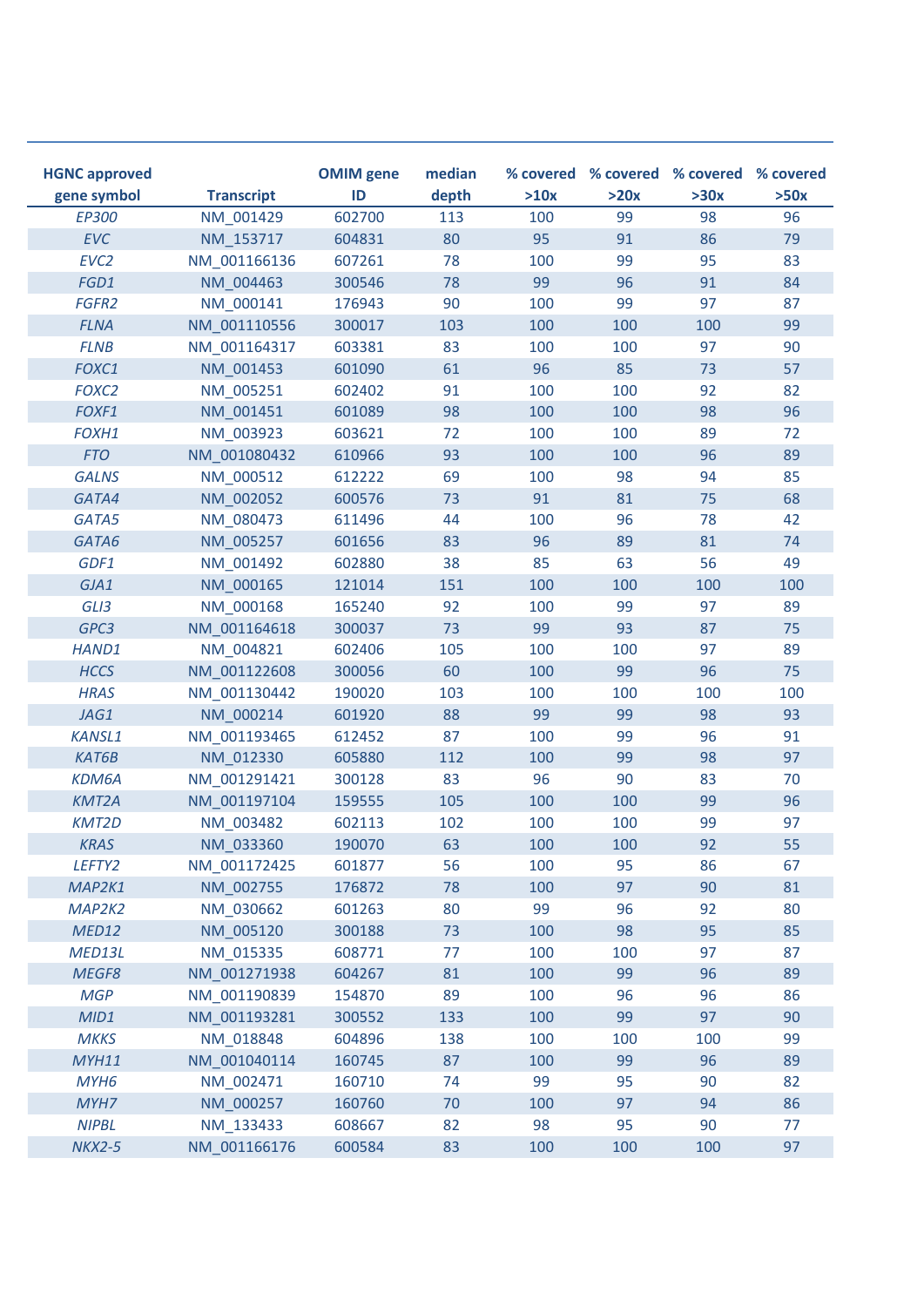| <b>HGNC approved</b><br>gene symbol | <b>Transcript</b> | <b>OMIM</b> gene<br>ID | median<br>depth | >10x | >20x | % covered % covered % covered % covered<br>>30x | >50x |
|-------------------------------------|-------------------|------------------------|-----------------|------|------|-------------------------------------------------|------|
| <b>NKX2-6</b>                       | NM 001136271      | 611770                 | 71              | 100  | 100  | 98                                              | 95   |
| <b>NODAL</b>                        | NM 018055         | 601265                 | 126             | 100  | 100  | 97                                              | 84   |
| NOTCH1                              | NM 017617         | 190198                 | 86              | 99   | 98   | 96                                              | 90   |
| NOTCH <sub>2</sub>                  | NM 001200001      | 600275                 | 82              | 100  | 100  | 98                                              | 91   |
| NR <sub>2F2</sub>                   | NM 001145155      | 107773                 | 191             | 100  | 100  | 100                                             | 100  |
| <b>NRAS</b>                         | NM 002524         | 164790                 | 97              | 100  | 100  | 100                                             | 98   |
| NSD1                                | NM 172349         | 606681                 | 121             | 100  | 100  | 99                                              | 96   |
| PACS1                               | NM 018026         | 607492                 | 79              | 100  | 99   | 98                                              | 92   |
| PITX2                               | NM 001204397      | 601542                 | 129             | 100  | 100  | 100                                             | 99   |
| PRKD1                               | NM 002742         | 605435                 | 103             | 100  | 99   | 96                                              | 89   |
| PTPN11                              | NM 002834         | 176876                 | 82              | 99   | 94   | 88                                              | 77   |
| RAB23                               | NM 001278666      | 606144                 | 81              | 100  | 100  | 93                                              | 72   |
| RAF1                                | NM 002880         | 164760                 | 87              | 100  | 100  | 99                                              | 95   |
| <b>RAI1</b>                         | NM 030665         | 607642                 | 139             | 100  | 100  | 100                                             | 99   |
| <b>RBM8A</b>                        | NM 005105         | 605313                 | 79              | 100  | 100  | 99                                              | 95   |
| RIT1                                | NM 001256820      | 609591                 | 87              | 100  | 100  | 100                                             | 100  |
| ROR <sub>2</sub>                    | NM 004560         | 602337                 | 96              | 100  | 100  | 99                                              | 94   |
| <b>RRAS</b>                         | NM 006270         | 165090                 | 76              | 100  | 96   | 92                                              | 82   |
| SALL1                               | NM 001127892      | 602218                 | 111             | 100  | 100  | 98                                              | 91   |
| SALL4                               | NM 020436         | 607343                 | 104             | 100  | 97   | 95                                              | 92   |
| SF3B4                               | NM 005850         | 605593                 | 72              | 100  | 99   | 91                                              | 83   |
| SH3PXD2B                            | NM 001017995      | 613293                 | 98              | 100  | 100  | 98                                              | 87   |
| SHOC <sub>2</sub>                   | NM 007373         | 602775                 | 99              | 100  | 100  | 97                                              | 88   |
| SMAD6                               | NM 001142861      | 602931                 | 117             | 100  | 100  | 100                                             | 100  |
| SMARCA2                             | NM 001289400      | 600014                 | 78              | 100  | 100  | 100                                             | 92   |
| SMARCA4                             | NM 001128844      | 603254                 | 89              | 100  | 100  | 99                                              | 97   |
| SMARCB1                             | NM 001007468      | 601607                 | 99              | 100  | 100  | 100                                             | 100  |
| SMARCE1                             | NM 003079         | 603111                 | 63              | 99   | 91   | 85                                              | 71   |
| SMC1A                               | NM 001281463      | 300040                 | 76              | 100  | 100  | 98                                              | 93   |
| SOS <sub>1</sub>                    | NM 005633         | 182530                 | 70              | 100  | 97   | 90                                              | 76   |
| TAB <sub>2</sub>                    | NM_001292035      | 605101                 | 164             | 100  | 100  | 97                                              | 90   |
| TBX1                                | NM_005992         | 602054                 | 80              | 94   | 90   | 87                                              | 83   |
| <b>TBX20</b>                        | NM_001077653      | 606061                 | 72              | 100  | 100  | 98                                              | 86   |
| TBX3                                | NM_016569         | 601621                 | 77              | 100  | 97   | 92                                              | 76   |
| TBX5                                | NM_000192         | 601620                 | 84              | 100  | 100  | 100                                             | 100  |
| TDGF1                               | NM_003212         | 187395                 | 101             | 100  | 98   | 93                                              | 86   |
| TFAP2B                              | NM_003221         | 601601                 | 85              | 100  | 97   | 96                                              | 88   |
| TLL1                                | NM 012464         | 606742                 | 82              | 100  | 100  | 99                                              | 94   |
| TWIST1                              | NM_000474         | 601622                 | 125             | 100  | 91   | 83                                              | 66   |
| UBR1                                | NM_174916         | 605981                 | 79              | 100  | 98   | 93                                              | 80   |
| VPS13B                              | NM_017890         | 607817                 | 87              | 100  | 98   | 95                                              | 89   |
| ZEB <sub>2</sub>                    | NM_014795         | 605802                 | 110             | 100  | 100  | 99                                              | 97   |
| ZFPM2                               | NM_012082         | 603693                 | 156             | 100  | 100  | 99                                              | 97   |
| ZIC3                                | NM_003413         | 300265                 | 115             | 100  | 100  | 100                                             | 98   |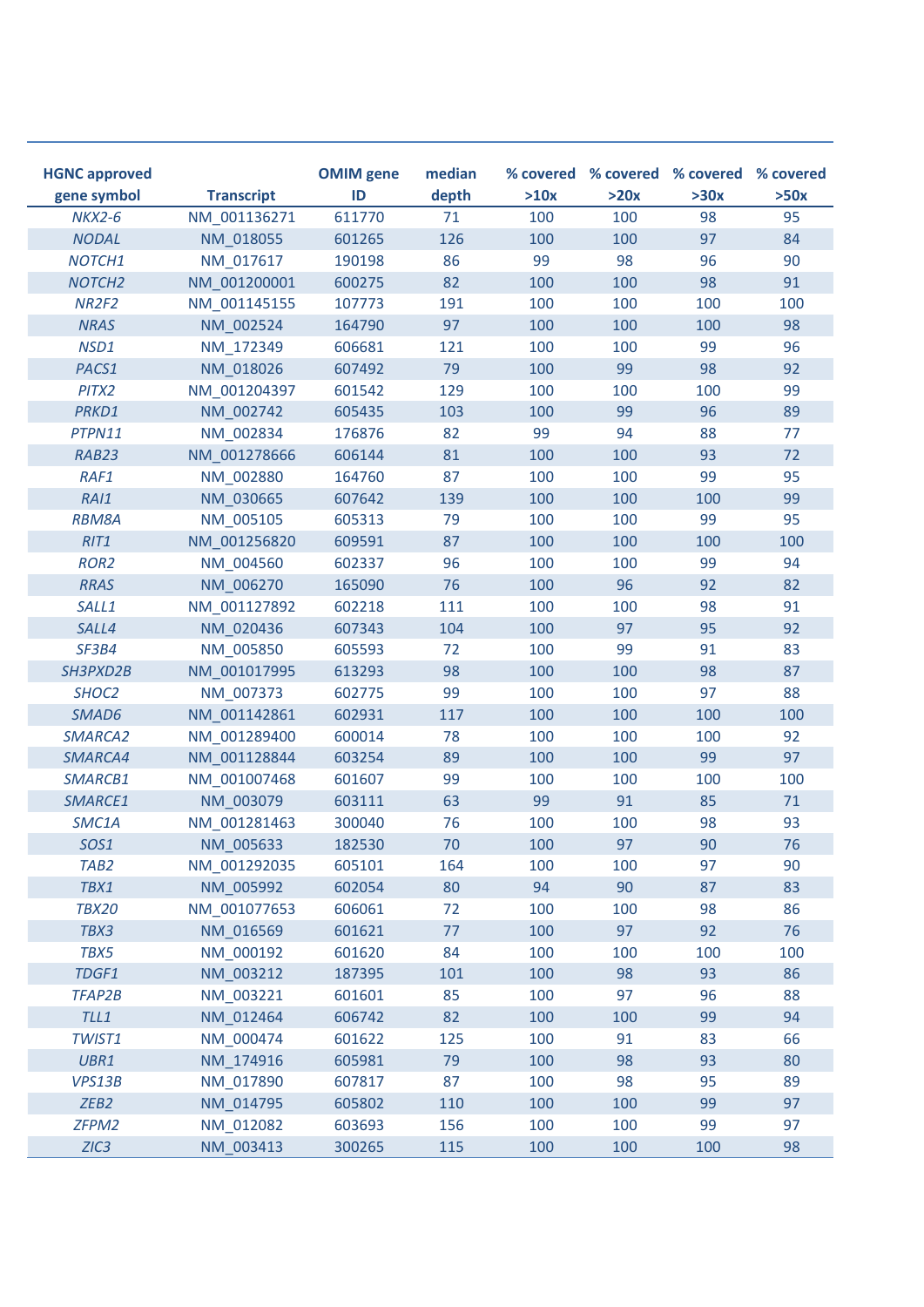$\label{eq:2.1} \frac{1}{\sqrt{2}}\sum_{i=1}^N\frac{1}{\sqrt{2}}\left(\frac{1}{\sqrt{2}}\right)^2.$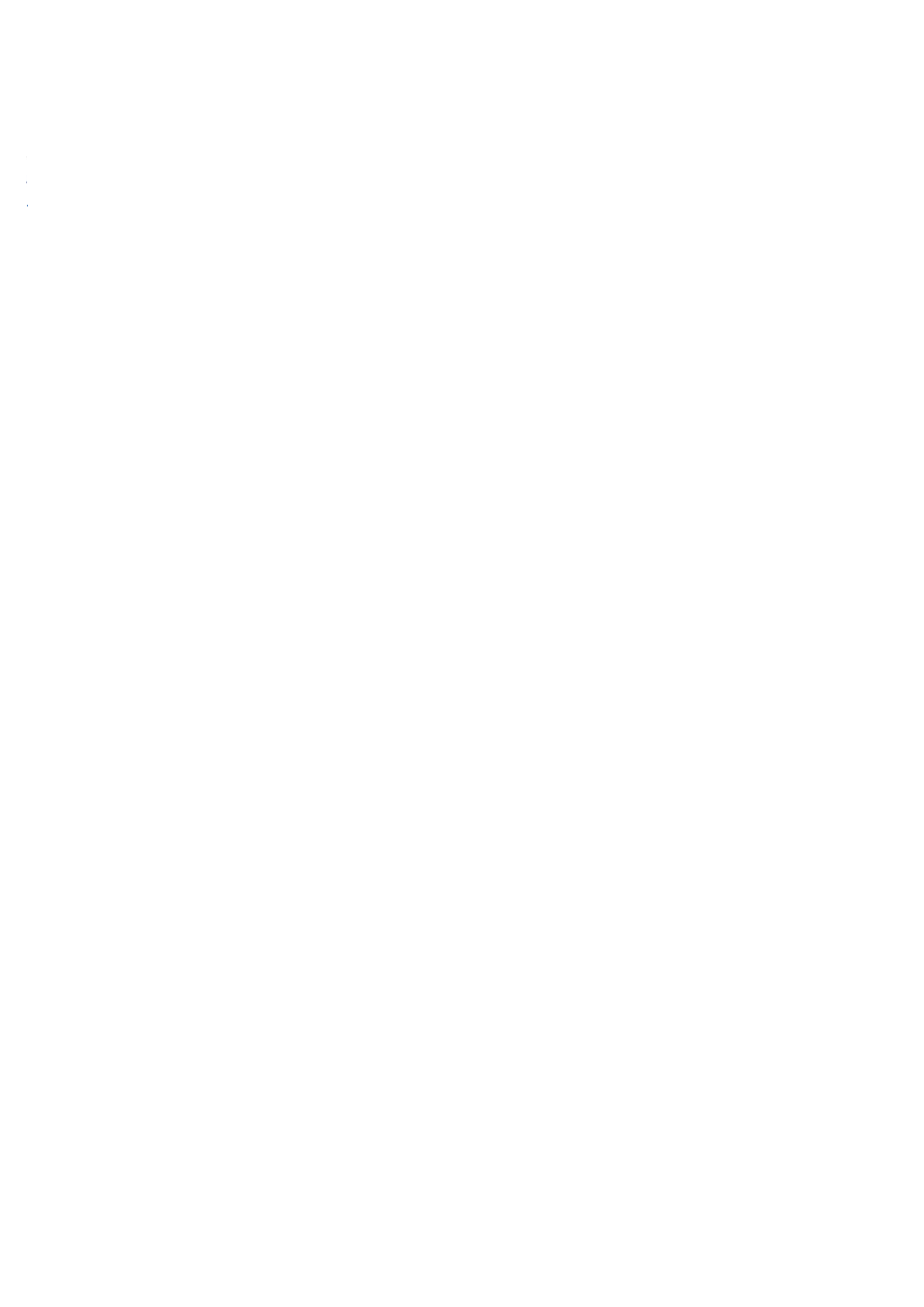$\mathcal{O}(\mathcal{O}(\log n))$